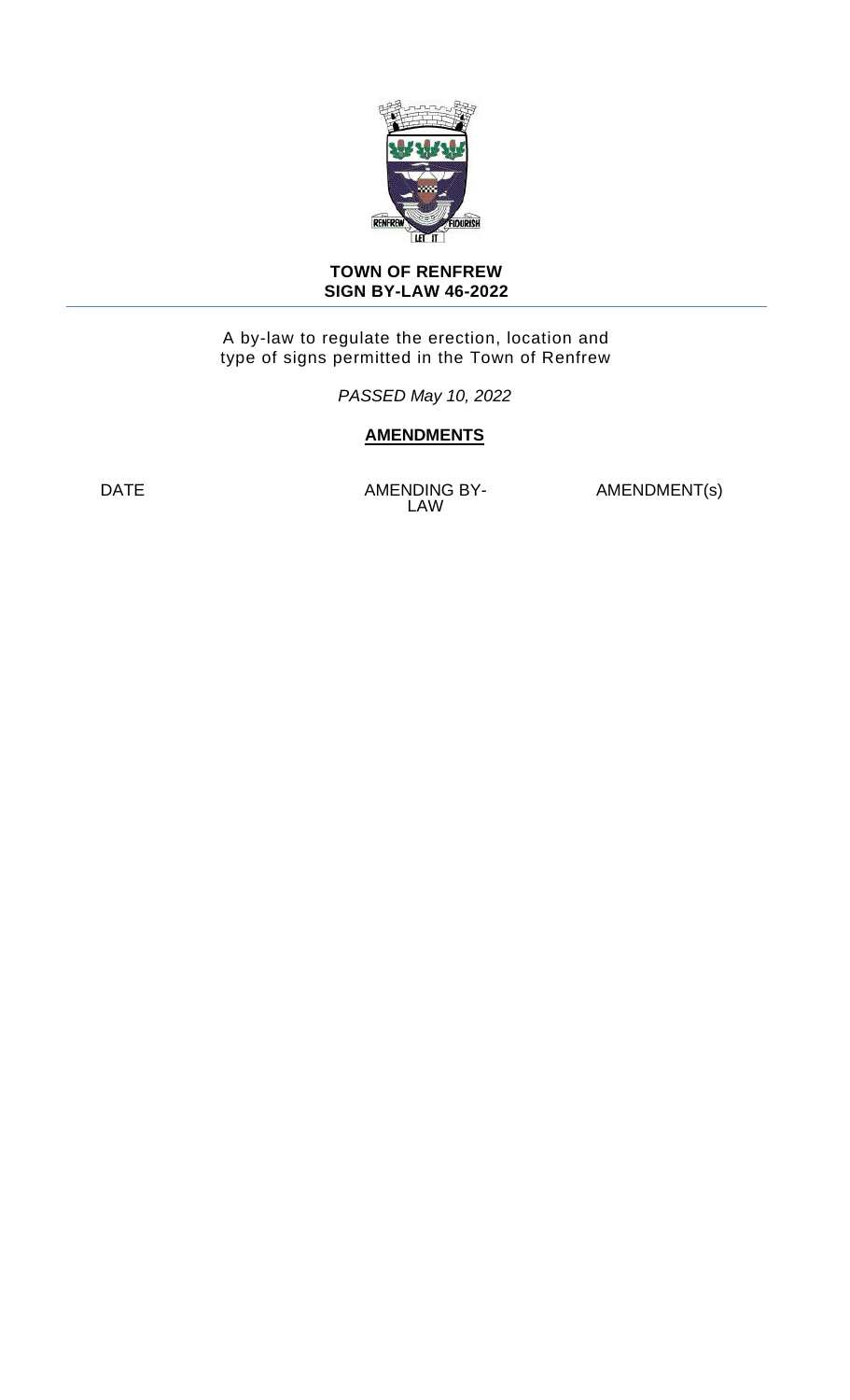#### Being a by-law to regulate the erection, location and type of signs permitted in the Town of Renfrew.

WHEREAS authority is granted the municipality pursuant to paragraph 146, Section 210 of the Municipal Act, R.S.O. 1990, Chapter M.45, to enact by-laws for prohibiting and regulating signs; and

WHEREAS Council did enact By-Law Nos. 19-1995, 5-2001 and 3-2004 to regulate the erection, location and type of signs permitted in the Town of Renfrew; and

WHEREAS Council deems it advisable to rescind By-Law Nos. 19-1995, 5-2001 and 3-2004.

NOW THEREFORE Council of the Corporation of the Town of Renfrew enacts as follows:

# **PART I – ADMINISTRATION AND INTERPRETATION**

## **SECTION 1 - ADMINISTRATION**

- 1. This By-Law may be cited as the "The Town of Renfrew Sign By-Law".
- 2. No person shall erect, display, or structurally alter a sign and/or advertising device without first obtaining a permit, pursuant to the applicable provisions herein.
- 3. The provisions of this by-law shall not apply to signs erected and/or maintained by the Town of Renfrew.
- 4. Should any provision of this By-Law be declared invalid for any reason by a Court of competent jurisdiction, the remainder of the By-Law shall not be affected.
- 5. This By-Law shall come into force and take effect immediately upon the passing thereof.
- 6. This By-Law shall be administered by the Director of Development & Works or his designate.

## SECTION 2 - DEFINITIONS

- 1. "A" FRAME SIGN means any sign of rigid construction which is specifically designed or intended to be readily moved without the need for mechanical assistance, and which does not rely on a building or fixed foundation for its structural support, and shall include all signs commonly known as sandwich, sidewalk, or curb signs.
- 2. ADVERTISING DEVICE means any device or object creating a design and intended to be erected or located or affixed on any property for advertising purposes; this shall include flags, banners, pennants, lights, or any object intended for said purposes.
- 3. ADVERTISING MESSAGE means that copy of a sign identifying a building, business, ownership, activity, product or service being offered to the public.
- 4. ALTER means any change to the sign structure, the sign face, or change in the message (except for mobile signs), but does not include maintenance. The words "altered" and "alteration" shall have the corresponding meaning.
- 5. AREA OF SIGN means the area of the largest single face of the sign within the perimeter which forms the outside shape, including any frame which forms an integral part of the display, but excluding the necessary supports or uprights on which the sign may be placed. If the sign consists of more than one section, module, or individual letter, all areas will be totaled.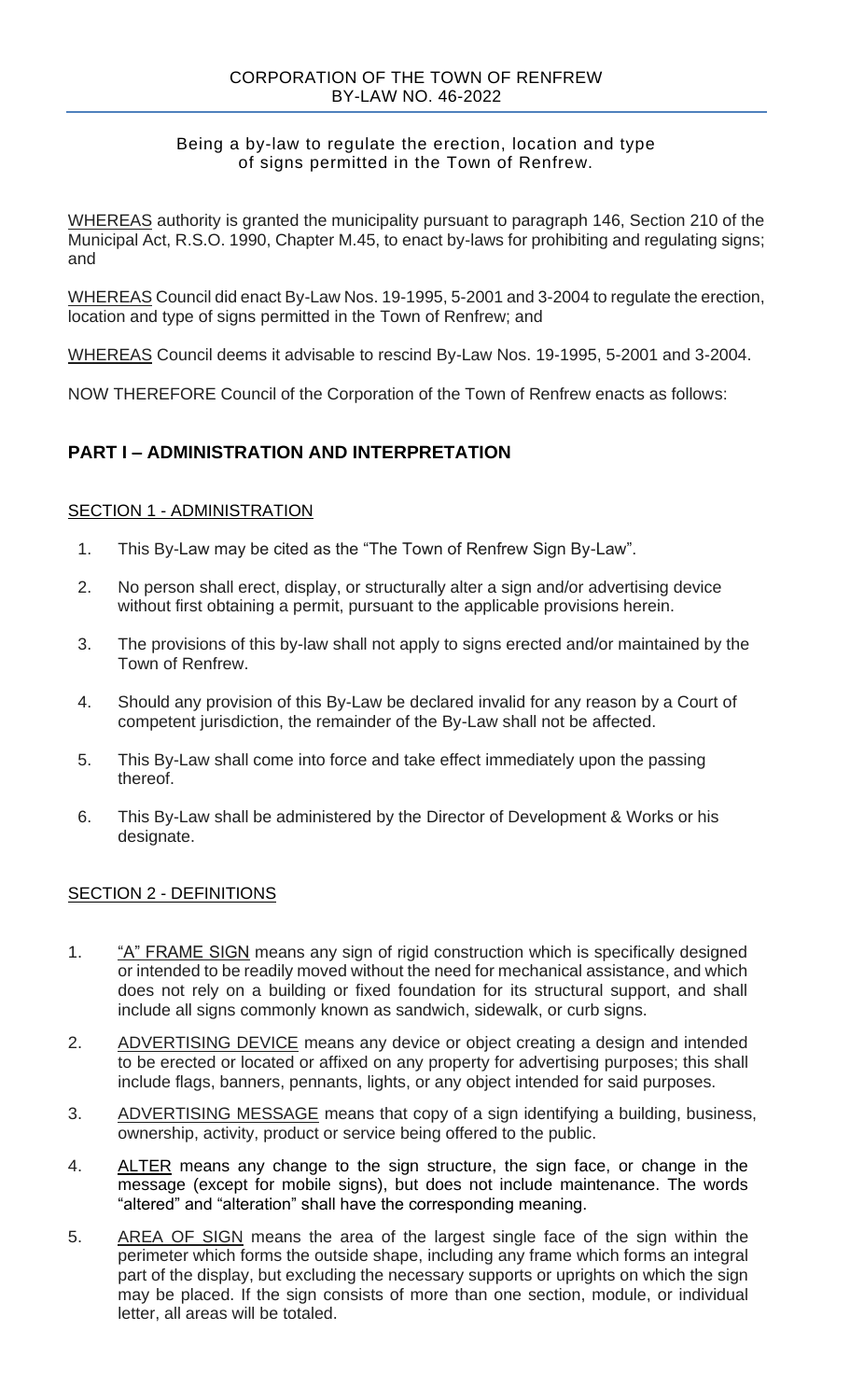- 6. AWNING OR CANOPY means a projecting or overhanging shelter generally fixed to the building façade, typically intended to shield the building entranceway from the elements
- 7. AWNING OR CANOPY SIGN means a non-illuminated identification sign painted or affixed flat to the surface of an awning or canopy which does not extend vertically or horizontally beyond the limits of such awning or canopy.
- 8. BANNER SIGN means a temporary sign that is constructed from lightweight, non-rigid materials, such as cloth or plastic, and that is attached with ropes, screws or hooks. A banner sign must be resistant to adverse weather conditions.
- 9. BILLBOARD means a single- or double-faced permanent sign on which the displayed message does not relate to the property on which the sign is located.
- 10. BUILDING CODE means the Ontario Building Code, including all amendments and standards as described therein.
- 11. BUILDING FAÇADE OR WALL means the total area, including openings, of an exterior wall facing in one direction measured from the finished ground level to the uppermost ceiling between the exterior faces of the other exterior walls.BY-LAW ENFORCEMENT OFFICER means a person or entity employed directly or indirectly by the Town to enforce the by-laws of the Town and perform other duties as assigned from time to time on behalf of the Town as it's agent, and includes his/her designate assigned the responsibility for enforcing and administering this by-law.
- 12. CHIEF BUILDING OFFICIAL means the officer of the Town responsible for enforcing the provisions of the Building Code Act, and includes employees acting under his direction.
- 13. COUNCIL means the Council of the Corporation of the Town of Renfrew.
- 14. DIRECTIONAL SIGN means a temporary sign that is used to designate the location of or direction to a community or commercial activity of limited duration.
- 15. DIRECTOR OF DEVELOPMENT & WORKS means the officer of the Town responsible for the Department of Development & Works, or such other Department as Council may designate to administer the provisions of this By-law, and includes employees acting under his direction.
- 16. ELECTION SIGN means a temporary sign that is used to advertise or promote the public election of all candidates seeking a mandate.
- 17. ELECTRONIC MOVING SIGN means a sign displayed utilizing electronic screens, televisions, computer video monitors, liquid crystal displays, light emitting diode displays, or any other similar electronic technology where the sign face displays moving images.
- 18. ELECTRONIC SIGN means a sign that displays, in whole or in part, electronic static signs or electronic moving signs, and that is designed and manufactured for permanent outdoor use.
- 19. ELECTRONIC STATIC SIGN means a sign displayed utilizing electronic screens, televisions, computer video monitors, liquid crystal displays, light emitting diode displays, or any other similar electronic technology where the sign face is fixed for a set period of time.
- 20. ENTRANCE SIGN means a permanent sign that is located near a business's access road and indicates the flow of traffic for road vehicles. Entrance signs have no commercial identification other than the name or insignia of the establishment.
- 21. FRONT FACADE, FRONT WALL means the building's main façade or wall, which is facing a public road.
- 22. FRONTAGE, LOT means the horizontal distance between the side lot lines measured along the front lot line. Where the front lot line is not a straight line, or where the side lot lines are not parallel, the lot frontage shall be measured along a line 7.5 metres back from and parallel to the street line.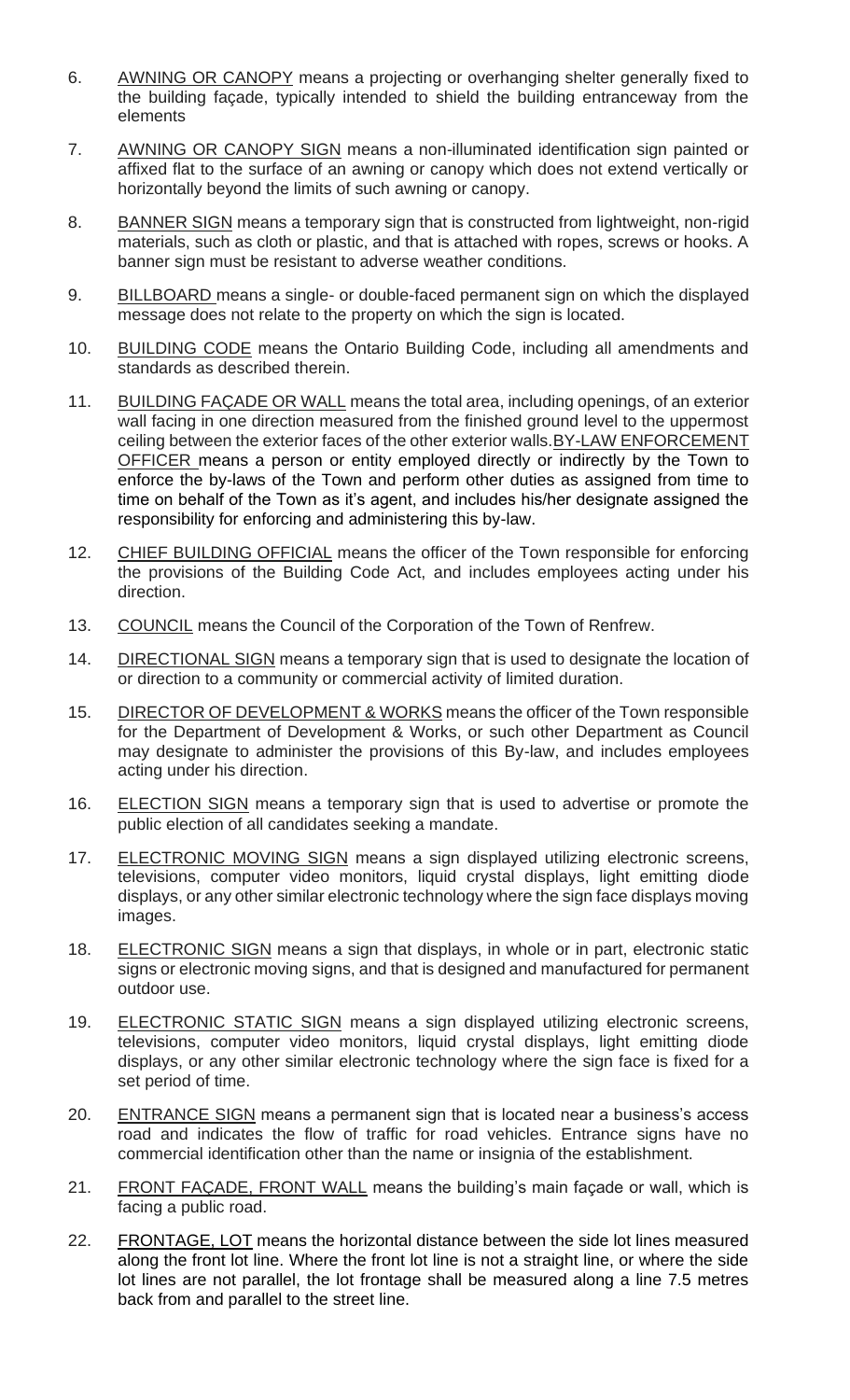- 23. GRADE means the average elevation of the ground in the periphery of a building or sign, exclusive of any berm or mound of earth, or any other material created solely for the purpose of increasing the grade at the base of the sign.
- 24. **GRAFFITI** means one or more letters, symbols, figures, etchings, scratches, inscriptions, stains or other markings that disfigure or deface or object, howsoever made or otherwise affixed on the structure or object.
- 25. GROUND SIGN means any sign supported independently of any visibly separated from a building or other structure and permanently fixed to the ground, either onpremise or off-premise.
- 26. HEIGHT, SIGN means the vertical distance between the grade and the uppermost extremity of the sign or sign structure, but excludes ancillary lighting fixtures.
- 27. IDENTIFICATION SIGN means a sign which is limited to the name, address, and number of a building institution or person, and to the activity carried on in the building or institution or the occupation of the person.
- 28. ILLUMINATED means direct, indirect, internal and external illumination, not including the natural illumination of the sun or the moon.
- 29. INCIDENTIAL SIGN means a sign whose primary function is directional or informative for the control of traffic, or designation of areas such as entrance, exit, parking, loading, shipping or similar information pertinent to the functions of the premises at which it is located. Incidental signs have no commercial identification other than the name or insignia of the establishment
- 30. INFLATABLE SIGN means a temporary sign that is inflated with air or gas and is used for promotional purposes.
- 31. LOT means a parcel of land where one or more buildings or structures are or could be located, or one or more uses could be made. This parcel of land must have its own "roll number" as provided by the Ontario Property Assessment Corporation.
- 32. LUX means one lumen per square metre, and is a measure of illuminance, or the intensity of light at the sign surface from all sources, measured at a specific distance.
- 33. MOBILE SIGN means a temporary sign that is not secured to the ground or mounted on the wall of a building or other structure, and that is intended mainly to be located on the ground in a non-permanent fashion, and is of such a size and weight as to require installation, transportation and removal by mechanical means. Normally, a mobile sign consists of a screen used to display letters and numbers to form an advertising message. For the purposes of this By-Law, this definition does not include an "A" Frame Sign, as defined elsewhere in this By-Law.
- 34. MURAL means a pictorial representation other than a logo or graffiti, painted on a building or structure, which is entirely decorative and does not identify or depict a land use, a business, or the sale of a product or service.
- 35. NON-CONFORMING SIGN means any sign lawfully erected before the date of the passage of this By-law.
- 36. OFFICIAL SIGN means a sign required by or erected because of any law, or required by or erected as a result of direction or decision of Federal, Provincial or Municipal Governments, Boards of Education and Public Utilities Commissions.
- 37. PAINTED SIGN means a permanent sign where the message is painted directly on the exterior wall of a building or structure, or onto a surface affixed to the exterior wall of a building or structure.
- 38. PARTIALLY RIGID BANNER means a permanent sign that is constructed from light and flexible materials and is held in place by a metal frame or structure that does not require the use of ropes.
- 39. PERMANENT SIGN means a business sign that is supported by a structure, anchored to the ground or affixed to the wall of a building, and that is usually located where the business operates.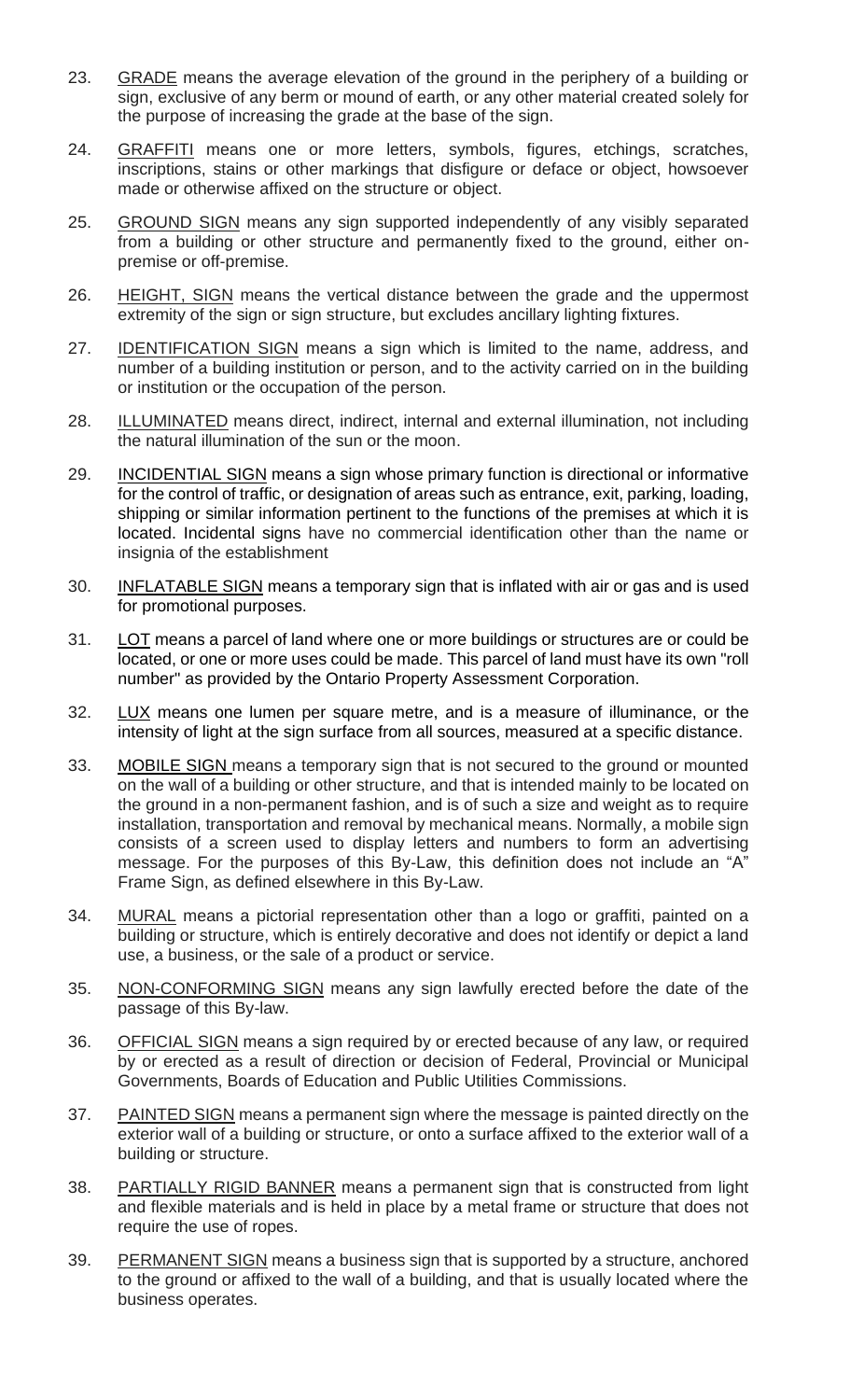- 40. PERSON shall include an individual, an association, a society, a chartered organization, a firm, a partnership, or an incorporated company.
- 41. PREMISES means specific property, and includes all buildings and structures thereon.
- 42. PROJECTING SIGN means a sign, other than a wall sign, which is attached to and projects from, a structure or building face or wall, usually double faced, located in such a manner that the sign face is perpendicular to the surface of the building or structure to which the sign is directly attached.
- 43. PROPERTY means all lands owned by an individual or a private or public corporation and includes all buildings and structures thereon.
- 44. REAL ESTATE SIGN means a temporary sign advertising the sale of real estate, or the opportunity to rent or lease a dwelling or building on the premises where the sign is displayed.
- 45. REAL ESTATE PROJECT PROMOTIONAL SIGN means a temporary sign that is designed for the purpose of advertising a real estate project that has been approved by a subdivision agreement or a site plan agreement.
- 46. SIGN means any illuminated or non-illuminated device that is visible from a public road or that is located on private or public property; is displayed for the public; and identifies, describes, illustrates or advertises a product, service, business, activity, person, institution, firm or place of business. This definition includes permanently installed or situated merchandise, insignia, paintings, banners, pennants, placards and temporary signs, but does not include national flags.
- 47. SIGN FACE means the portion of the sign upon which or through which the message of the sign is displayed. This does not include the sign structure.
- 48. SIGN STRUCTURE means the structure that supports the sign face, which is itself supported by the ground or by a building or structure that is not an integral part of the sign.
- 49. STREET means a public highway or public road under the jurisdiction of the Corporation, the County of Renfrew or the Province of Ontario, and includes any highway as defined in the Municipal Act (S.O. 201), as amended, but does not include a lane, a driveway or a private road. The word "road" shall have a corresponding meaning.
- 50. TEMPORARY SIGN means a sign that is not permanently installed or affixed to a structure or building.
- 51. TOWN means the Corporation of the Town of Renfrew.
- 52. WALL (FASCIA) SIGN means a sign attached to, marked or inscribed on, or erected or placed, against a wall of a building with the face in a parallel or perpendicular plane to the building wall. This type of sign does not include awning signs, canopy signs or signs on any other similar structure. A wall sign may consist of more than one panel, each with specific messages.
- 53. WINDOW SIGN means any sign either painted on or attached to or installed inside a window for purposes of viewing from outside the premises.
- 54. ZONE means the zone category of the subject property as shown on Schedule "A" to Comprehensive Zoning By-Law No. 46-2010 of the Corporation of the Town of Renfrew, enacted pursuant to Section 34 of the Planning Act, R.S.O. 1990, c. P.13, and amendments and successor by-laws thereto.

# **PART II – APPLICATION AND PERMITS**

## SECTION 3 – APPLICATION FOR SIGN PERMIT

1. Except as provided in Section 4, any person wishing to erect, display, alter, structurally alter, enlarge, or use a permanent or temporary sign within the limits of the Town must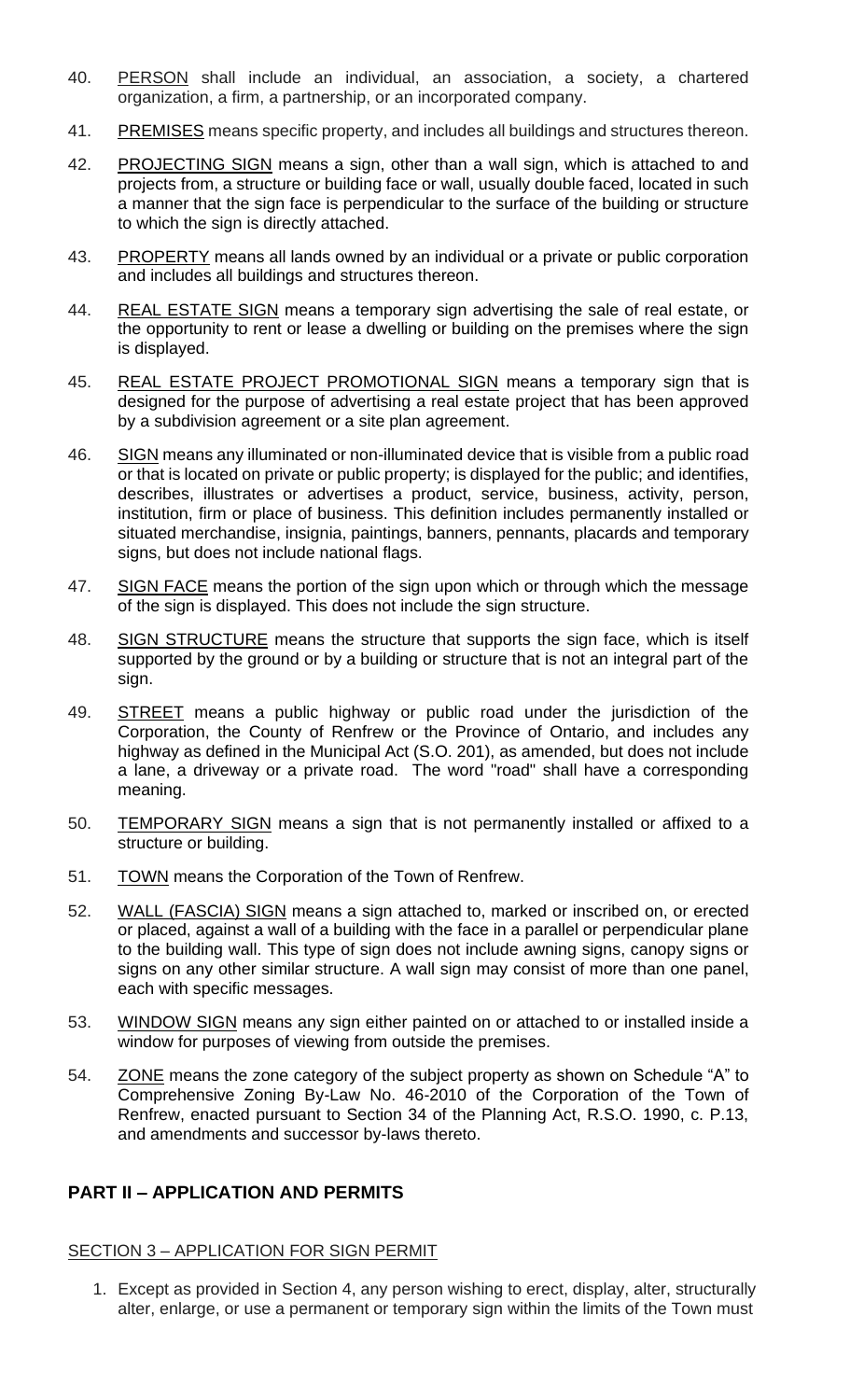have first obtained a "Sign Permit", issued by the Director of Development & Works or his designate.

- 2. The Director of Development & Works or his designate may impose all required conditions so as to ensure that any permanent or temporary sign complies with standards of safety, aesthetics and design.
- 3. All applications for sign permits must be accompanied by the appropriate application form, as prescribed by the Director of Development & Works or his designate, as well as the following information:
	- a. An application for a permit, upon the official forms of the Department of Development and Works;
	- b. A plan, drawn to scale, showing the true dimensions of the premises upon which it is proposed to erect such sign or advertising device, showing the street lines or other boundaries of the property, and the location of the sign or advertising device upon the property in regards to the lot lines and to other structures upon such property or upon the premises immediately adjoining thereto. The Director of Development & Works or his designate may require that the foregoing information or any part thereof be verified by an Ontario Land Surveyor if deemed necessary;
	- c. Complete drawings and specifications covering the construction of the sign, its supporting framework and the identification of materials to be used in its construction; and
	- d. In the case of a sign mounted on a building, full-colour renderings showing the proposed sign on the building, to scale and in proportion to the proposed sign specifications.
- 4. The Director of Development & Works or his designate is hereby authorized and empowered to revoke any sign permit issued by him/her in the following circumstances:
	- a. Failure of the holder thereof to comply with any provisions of this By-Law;
	- b. Where a sign permit was issued on false or incorrect information.
	- c. Where a sign does not conform with the details provided within the approved application.
- 5. In addition to a Sign Permit, the installation of a permanent sign also requires the issuing of a Building Permit if the following criteria apply:
	- a. the permanent sign is higher than 7.5 metres (24 feet and 7 inches) above grade.
	- b. the permanent sign weighs more than 115 kilograms (254 pounds).
	- c. the permanent sign has a face area of more than 10 square metres (107.6 square feet).
	- d. any signs deemed to require a Building Permit, at the discretion of the Chief Building Official.
	- e. All sign plans and drawings submitted in support of a Building Permit shall be approved by a licensed architect or professional engineer, except at the discretion of the Chief Building Official.

## SECTION 4 – NO SIGN PERMIT REQUIRED

- 1. No sign permit shall be required for the following signs or in the following circumstances:
	- **a.** The maintenance of an existing sign, excluding replacement of the sign face or structure.
	- **b.** A-frame signs, provided that any required encroachment approvals are obtained where such signs are placed on Town property.
	- **c.** Election signs pertaining to municipal, county, provincial or federal elections. These signs must be removed within 15 calendar days following the day of the election;
	- **d.** Incidental signs, provided that the sign area does not exceed 1.1 square metres (12.0 square feet), and which are part of an approved site plan. Incidental signs not part of an approved site plan require a sign permit.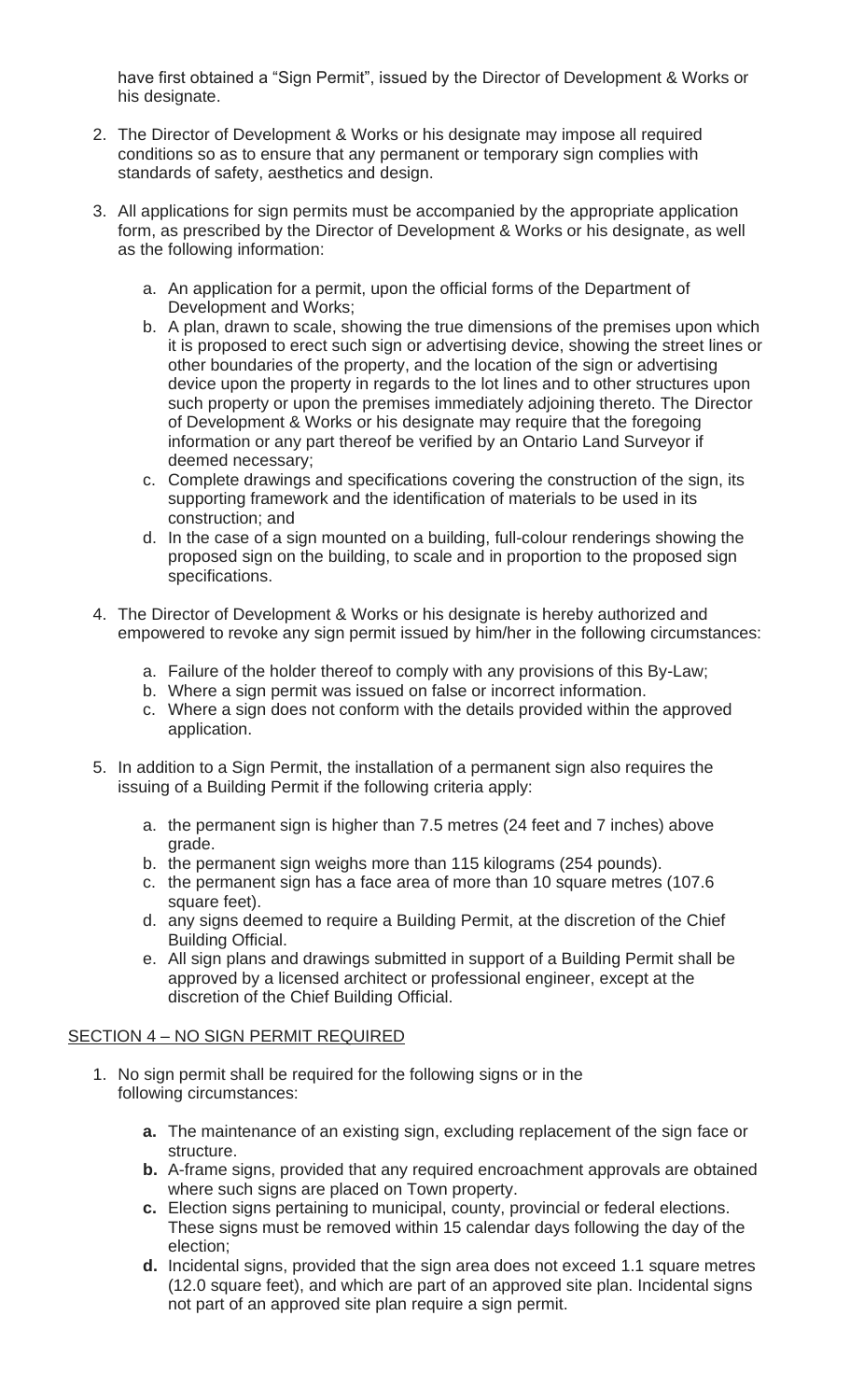- **e.** Identification signs with an area of less than 0.28 square metres (3 square feet);
- **f.** Real estate signs with an area not exceeding 0.75 square metres (8 square feet) that is erected, used or maintained on a residential property and that is not luminous;
- **g.** Real estate signs with an area not exceeding 6 square metres (65 square feet) that is erected, used or maintained on a commercial or industrial property actively listed for sale, and that is not luminous;
- **h.** Official signs issued by the Federal, Provincial or Municipal Governments, including Boards of Education and Public Utilities Commissions;
- i. signs located inside a building;
- **j.** window signs;
- **k.** flags, pennants, oriflammes or emblems of political, civic, philanthropic, educational or religious organizations;
- **l.** historical inscriptions, commemorative plaques and other non-promotional insignia;
- **m.** boards indicating the schedule of religious celebrations, located at the site of worship;
- **n.** restaurant or snack bar menus located on the exterior wall of the building, with an area of less than 0.6 square metres (6.5 square feet);
- **o.** a sign, including directional signs, related to a cultural, sporting, community or religious event, or any other common, non-commercial event, whose placement is limited to the date of the event itself, in addition to 7 days before and 48 hours after the date of the event.
- **p.** a mural, provided that the mural does not advertise or is not intended to advertise a specific product or service, and is approved by Council;
- **q.** a temporary sign to promote a garage sale located on the property where the event is occurring.

# SECTION 5 – FEES

- 1. The fee for a sign permit issued under this By-Law shall be established by the Consolidated Fees and Charges By-law 29-2016 and amendments and successor bylaws thereto.
- 2. Multiple sign faces on a single sign structure, not including a building upon which a sign is mounted, shall be considered one sign for the purpose of this section.
- 3. Multiple incidental signs proposed for a single property shall be considered one sign for the purpose of this section.

# **PART III - GENERAL PROVISIONS**

## SECTION 6 – PROHIBITED SIGNS

- 1. A sign that is not specifically permitted by this by-law is prohibited.
- 2. No person shall erect or cause to be erected or maintain any sign that is not specifically permitted by this by-law in the Town.
- 3. Without limiting the generality of Sections 6.1 and 6.2, no person shall erect or cause to be erected or maintain any of the following signs:
	- a. a sign that is affixed to a shed, tree, pole, post, fence, another sign or any other structure if that sign is visible from either a street or a private road;
	- b. a sign that imitates, resembles or could reasonably be mistaken for a traffic control device or an official sign;
	- c. a sign structure that could, in any manner, endanger a person or property;
	- d. a sign that interferes with electrical light, power or telephone wires;
	- e. a sign that obstructs any window, door, entry to, or exit from a building.
	- f. a sign that could obstruct the view or the visibility of:
		- i) vehicular or pedestrian traffic using or entering a street or railway crossing,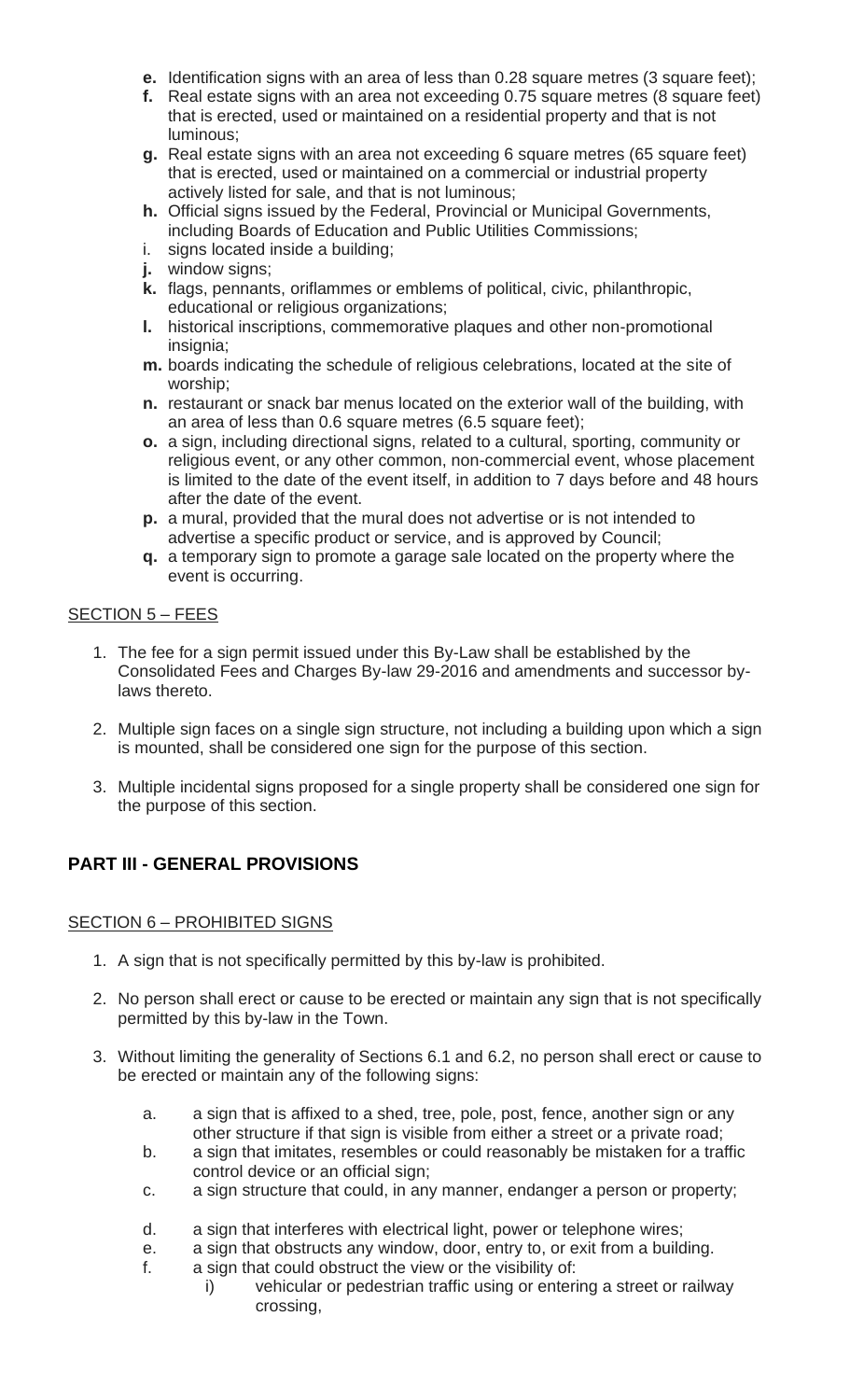- ii) a traffic control device, or
- iii) an official sign.
- g. Moving or twirling signs, not including barber poles
- h. a sign, other than an official sign, attached to a local phone company, local gas company and/or local hydro company utility pole or to any other sign or structure not otherwise permitted herein.
- i. Signs installed, affixed, painted or posted on roof surfaces, fences, rocks, trees or other natural elements, or painted directly on the exterior of a building or structure that has not received a sign permit.
- j. Signs attached to or located on derelict or unroadworthy vehicles or trailers which are parked on a street or private property and which are visible from a street, or any other signs using a vehicle as a support structure, not including vehicle decals or wraps.

# SECTION 7 – SIGN LOCATION

- 1. All signs must be erected at a minimum distance of 1.5 metres (5 feet) from all property lines of the property on which the sign is located.
- 2. The ground projection for a ground sign must be located at a minimum distance of 1.5 metres (5 feet) from a public road right-of-way and at a minimum distance of 1.5 metres (5 feet) from all property lines of the property on which the sign is located.
- 3. No person shall erect or maintain a sign at the intersection of any two streets so as to materially impede the vision of the operator of a vehicle or pedestrian on the street, within the triangular area bounded by the lot lines to a distance of 6.0 metres from the points of intersection of the corner lot lines, or of the projection of the corner lot lines (visibility triangle), or within such area required according to the standards of the Ministry of Transportation.
- 4. No person shall erect a sign on any public road right-of-way or on public property under the jurisdiction of the Town, except with prior approval.
- 5. No person shall erect or maintain a sign that could conceal or obstruct the visibility of road signs, traffic signals or warning devices.
- 6. No person shall locate a sign so as to cause damage to infrastructure or underground services and shall meet the requirements of the Ontario Underground Infrastructure Notification System Act (Ontario One Call), as amended
- 7. No person shall erect a sign so as to obstruct an emergency exit, a fire route or any other access route, or to restrict access by the Town's Fire Department to any standpipe or hydrant, or to any part of a building or structure.

# SECTION 8 – CONSTRUCTION AND STRUCTURES

- 1. All materials used to build a sign and structure shall comply with the most recent provisions of the Ontario Building Code, or any other regulation in force.
- 2. No sign shall be affixed to a building, parapet wall, or any other structure or part thereof, unless the said building or structure can safely support the load of the sign.
- 3. No sign or advertising device shall be supported by wires, ropes, chains or other similar devices, except for temporary signs.
- 4. All electrical wiring to service a sign shall originate from the related building, be properly concealed and meet the requirements of the Electrical Safety Authority (ESA).

## SECTION 9 – LIGHTING

- 1. No sign shall be illuminated by or contain a flashing, intermittent, rotating or variable light, beam or beacon.
- 2. Signs may be illuminated either by an internal lighting source within the sign or by an external light source directed towards the sign provided that no light or reflection thereof is directed toward any public road, pedestrian pathway, adjacent structure or residential property.
- 3. Electronic static signs are permitted subject to the following provisions: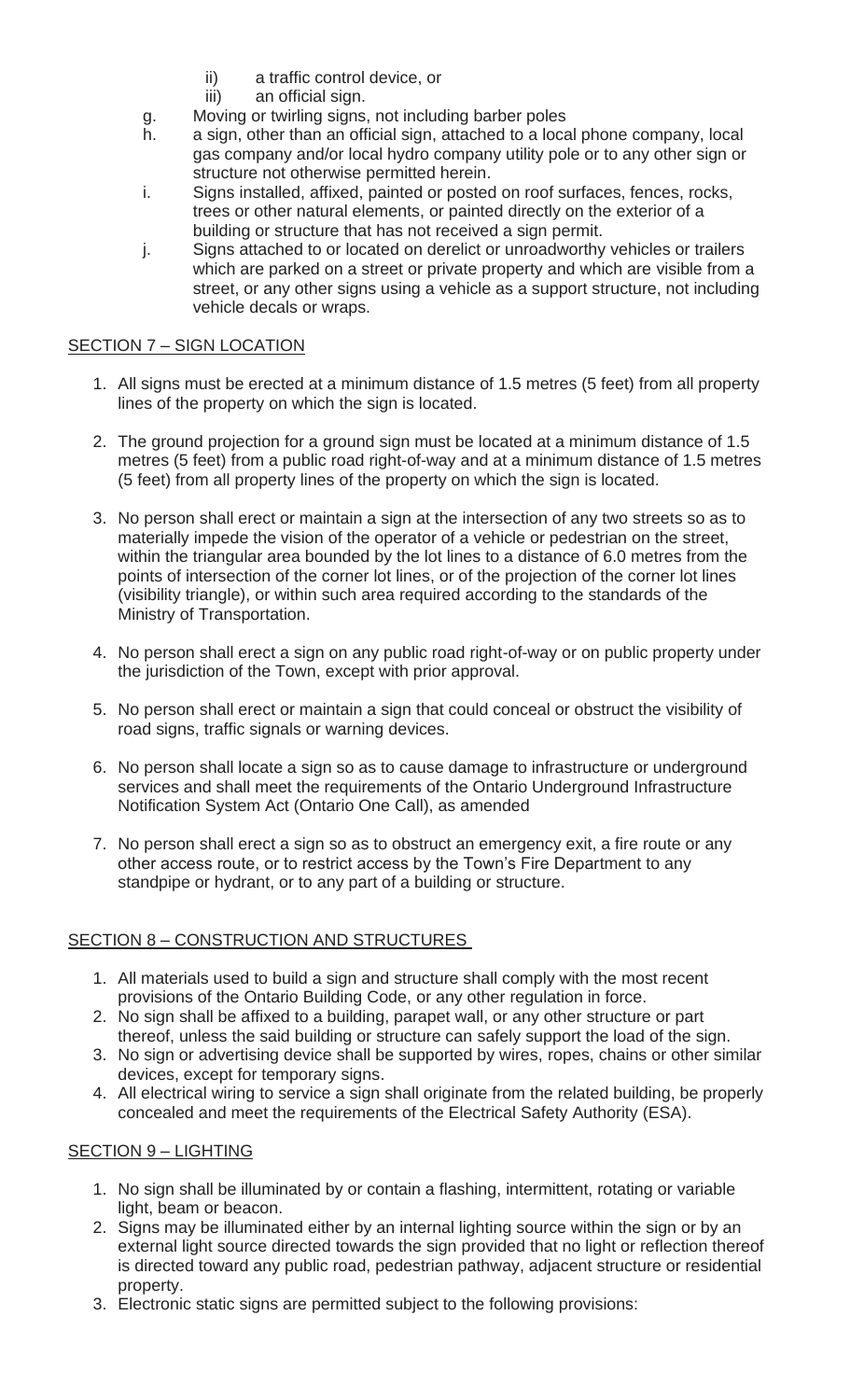- a. Permitted in the form of ground signs or incidental signs only.
- b. Signs shall be equipped with an ambient light sensor that automatically adjusts the brightness levels to no more than 3 LUX above ambient light conditions.
- 4. Electronic moving signs are not permitted.

# SECTION 10 – SIGN CONTENT AND DESIGN

- 1. Content standards to be followed for any sign or the display of any image or information which is visible to the public are as follows:
	- a. Signs depicting a nude human body or parts of a nude human body, erotic scenes or pornographic scenes are prohibited.
	- b. Signs depicting sexually suggestive, explicit or crude (i.e., swearing) language are prohibited.
- 2. The Town has adopted Urban Design Guidelines which encourages signage that is complementary to the overall character of the downtown streetscape. The following design standards must be considered for any permanent sign proposed on property located on Raglan Street North and Raglan Street South from the intersection of Hall Avenue/Veteran's Memorial Boulevard to Bridge Street:
	- a. Signage should be scaled according to the building height and oriented for slow traffic and pedestrians.
	- b. Front-lit signage is encouraged; back-lit and neon signs are strongly discouraged.
	- c. Embossed or engraved signage is encouraged.
	- d. Where provided, signage should be contained in the storefront cornice / sign board area of the façade.
	- e. Signage should not be used in the storefront windows, except a minimal amount of painted signs.
	- f. Projection signs are encouraged and may encroach, subject to Town approval, into the public realm provided they do not interfere with pedestrian access.
	- g. Signage may be painted directly on the building façade, provided the signage style is consistent with the overall heritage character of the downtown in terms of colour, font and layout.

## SECTION 11 – MINOR VARIANCE

- 1. The Town may authorize minor variances from this By-Law if in the opinion of the Town the general intent and purpose of the By-Law are maintained.
- 2. Any person may apply for a minor variance from a provision of this By-Law, by filing an application with the Secretary-Treasurer of the Town of Renfrew Committee of Adjustment, together with any supporting documentation as may be required by the Secretary-Treasurer, and the prescribed fee.
- 3. The prescribed fee for a minor variance from the provisions of this By-law shall be the same as the fee required for applications to the Committee of Adjustment pursuant to Section 44 of the Planning Act. R.S.O. 1990 as amended from time to time.

## SECTION 12 - LEGAL NON-CONFORMING EXISTING SIGNS

1. Any sign as defined by this By-Law with the exception of "A" Frame Signs, Temporary Signs, and Prohibited Signs (except roof signs), which existed on the date of passaging of this By-Law and which does not conform to the provisions contained herein, shall be deemed to be in legal non-conformity with this By-Law. Legal non-conforming existing signs must be maintained as provided elsewhere in this By-Law. Legal non-conforming signs shall be brought into conformity with this by-law within 10 years of the enactment of this by-law, or shall be removed in accordance with the maintenance provisions of this by-law. Owners of legal non-conforming signs may request an extension of legal non-conforming status from the Town on a case-by-case basis.

## SECTION 13 – MAINTENANCE

1. The owner or lessee of the lands or premises upon which the sign or advertising device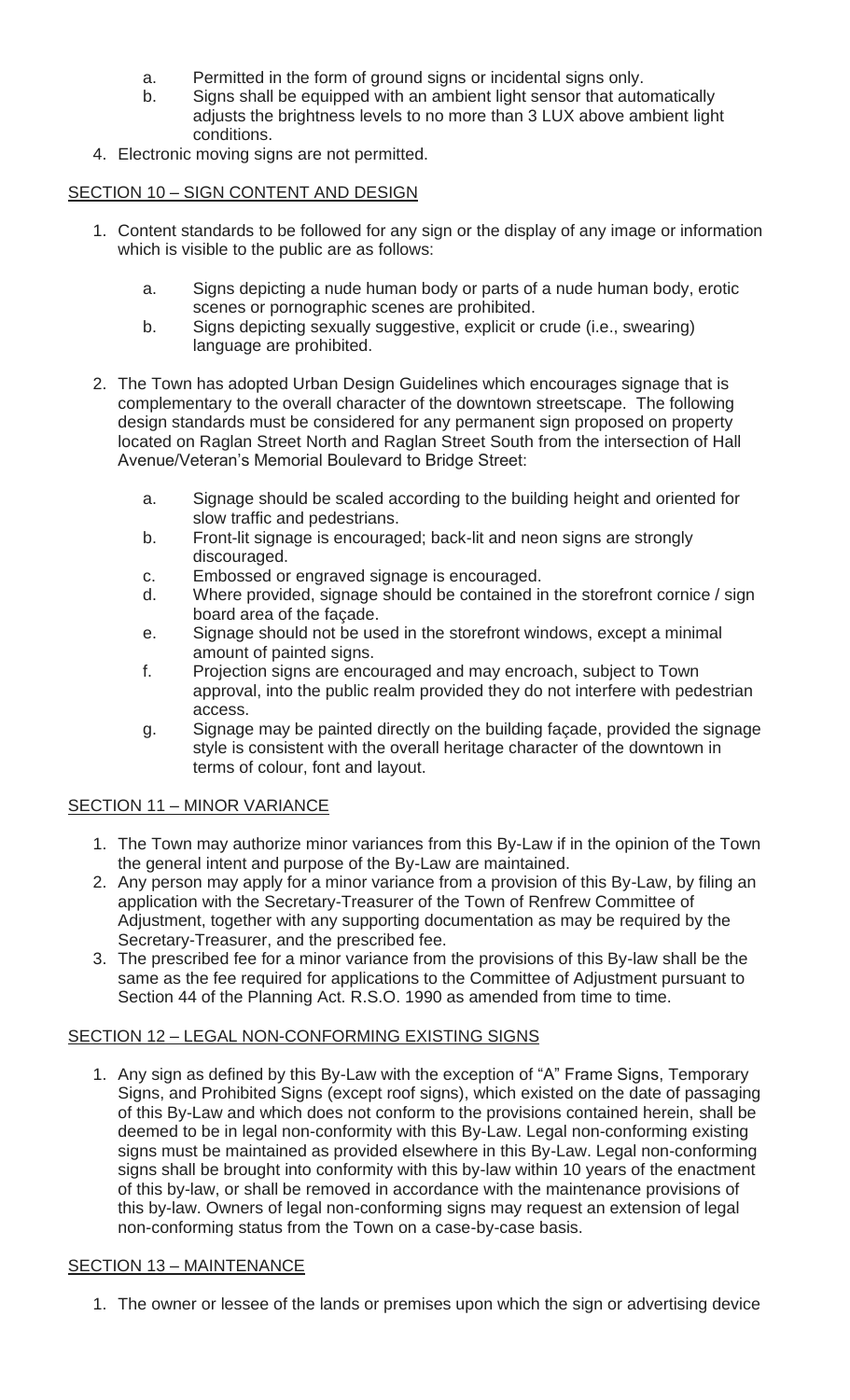is located as well as the owner or lessee of the sign shall jointly and severally be responsible for maintaining or causing such sign or advertising device to be maintained in a proper state of repair so that such sign or advertising device does not become unsafe, unsightly or dangerous and so that such sign shall be completely operative at all times.

- 2. Where in the opinion of the Director of Development & Works or his designate any sign or advertising device is in an unsafe, unsightly or dangerous or defective condition, the said By-Law Enforcement Officer shall notify the owner or lessee of the lands or premises upon which the sign is located or the owner or lessee of the sign, to remove at once such sign or advertising device or place the same in a proper state of repair within such time as the By-Law Enforcement Officer specifies.
- 3. Upon receipt of such notice from the Director of Development & Works or his designate, the owner or lessee of the lands or premises upon which the sign is located or the owner or lessee of the sign, shall at once proceed to repair or remove such sign or advertising device.
- 4. In the event of closure of any business for which a sign has been erected, the related signs shall be removed no later than three (3) months following business closure, or should the sign remain, the sign face shall be replaced with a blank sign face to the satisfaction of the Town. Exceptions to this provision may be granted at the discretion of the Town.
- 5. Upon the removal of any sign, the owner or lessee of the lands or premises upon which the sign is located shall ensure that the area or surface of the land, building, or structure upon which the sign was located is restored to its original condition, including restoration of any paint, exterior surface, grading or landscaping to its original condition.

# **PART IV – PROVISIONS FOR SPECIFIC SIGN TYPES**

# SECTION 14 – GROUND SIGNS

- 1. The height and surface area for ground signs by zoning category are as follows:
	- a. For the Downtown Commercial (C1) Zone, the maximum surface area for ground signs is 0.75 square metres (8 square feet) and the maximum allowable height is 2 metres (6.5 feet).
	- b. For the General Commercial (C2) Zone, Light Industrial (M1) Zone, General Industrial (M2) Zone, Extractive Industrial (EM) Zone, Disposal Industrial (DM) Zone, Community Facility (CF) Zone, the maximum surface area for ground signs is 47 square metres (506 square feet) and the maximum allowable height is 7.5 metres (24.6 feet).
- 2. For incidental signs, the maximum area per sign is 1.1 square metres (12.0 square feet).

# SECTION 15 – WALL SIGNS, PAINTED SIGNS, AND PARTIALLY RIGID **BANNERS**

- 1. No wall sign, painted sign or partially rigid banner shall project beyond the roof line of the building or the extremities of the wall of the building to which it is fixed or affixed.
- 2. No wall sign, painted sign or partially rigid banner shall project beyond 0.30 metre (12 inches) from the wall of the building to which the sign is fixed or affixed.
- 3. The total area of all wall signs, painted signs or partially rigid banners shall not exceed 15% of the area of the building façade to which the signs are affixed.
- 4. Where individual mounted letters or similar individually mounted logo or like sign components are used, the area of the sign shall be calculated in accordance with Section 2.5.
- 5. Wall signs shall be permitted in all zones with the exception of Residential zones.

# SECTION 16 – AWNING SIGNS AND CANOPY SIGNS

1. The maximum surface area for awning signs or canopy signs is 4 square meters (43 square feet).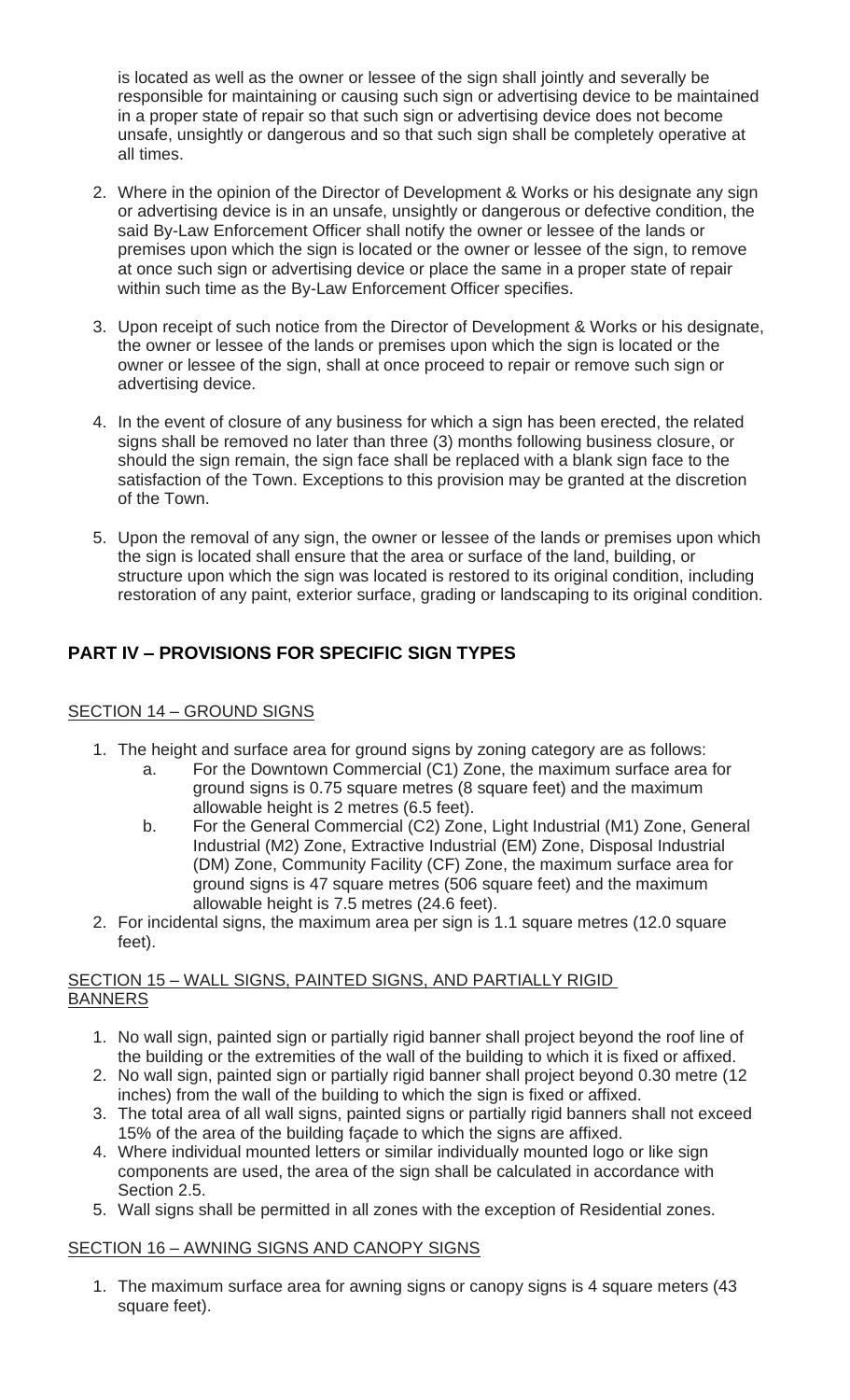2. Awning Signs and Canopy Signs shall be no closer than 0.6 metres (2 feet) measured horizontally from the curb and shall have a minimum vertical clearance of 2.5 metres (8.2 feet) from the ground to the underside of the Awning Sign and Canopy Sign.

# SECTION 17 – PROJECTING SIGNS

- 1. No projecting sign shall project beyond 1.0 metre (3.28 feet) from the wall of the building to which the sign is fixed or affixed and shall be no closer than 0.6 metres (2 feet) measured horizontally from the curb.
- 2. The maximum surface area for projecting signs is 1.2 square meters (12.9 square feet).
- 3. Projecting signs shall have a minimum vertical clearance of 2.5 metres (8.2 feet) from the ground to the underside of the projecting sign.
- 4. The installation of a projecting sign over Town property may require the execution of an encroachment agreement.
- 5. A maximum of one (1) projecting sign per business frontage is permitted. Businesses located in corner units may have one (1) projecting sign on each frontage.

# SECTION 18 – TEMPORARY SIGNS

- 1. For the purposes of this by-law temporary signs shall include the following types of signs:
	- a. Banner Sign
	- b. Inflatable Sign
	- c. Mobile Sign
	- d. Any portable, non-rigid sign not otherwise defined in this by-law
	- e. Any other sign determined to be a temporary sign in the sole determination of the Director of Development & Works, or his designate.
- 2. Only one temporary sign is allowed for each business establishment, in addition to permanent signs.
- 3. Inflatable signs, as well as any non-rigid portable signs not otherwise defined in this bylaw, shall not be permitted upon a sidewalk or travelled portion of a road allowance, or within a distance equal to the height of the sign from the sidewalk or travelled portion of the road allowance.
- 4. The posting area for double-faced mobile signs shall not exceed 4.64 square metres (50 square feet) on each face.
- 5. The maximum surface area for a banner sign is 2.78 square metres (30 square feet) per side.

# SECTION 19 – A-FRAME SIGNS

- 1. Only one A-Frame Sign shall be permitted for each business establishment.
- 2. The maximum surface area for an A-Frame Sign is 0.93 square metres (10 square feet) for each face, the maximum allowable height is 1.2 metres (4 feet) above grade, and the maximum allowable width is 0.76 metres (2.5 feet).
- 3. A-Frame Signs shall only be permitted during regular business hours of the business to which they advertise, and shall be removed at the end of the normal business hours.
- 4. A-Frame Signs shall be placed in the location approved by the Town and may be permitted on property owned by the Corporation of the Town of Renfrew with the approval of the Director of Development & Works or his designate.
- 5. A-Frame Signs may not be illuminated.

## SECTION 20 – REAL ESTATE PROJECT PROMOTIONAL SIGNS

- 1. Real estate project promotional signs announcing the upcoming construction of a subdivision or building are allowed on the future site of the project, in accordance with the following provisions:
	- a. One (1) sign with a maximum surface area of 24 square meters (258 square feet) is allowed on the site of the subdivision or building.
	- b. Signs announcing the upcoming construction of a subdivision or building must be removed once building permits have been issued on 90% of the lots and/or blocks, or once occupancy has been received in the case of an apartment residential or non-residential building.
	- c. Real estate promotional signs, as well as the land surrounding them, shall be well maintained, including grass cutting/trimming and maintenance of the sign face/structure.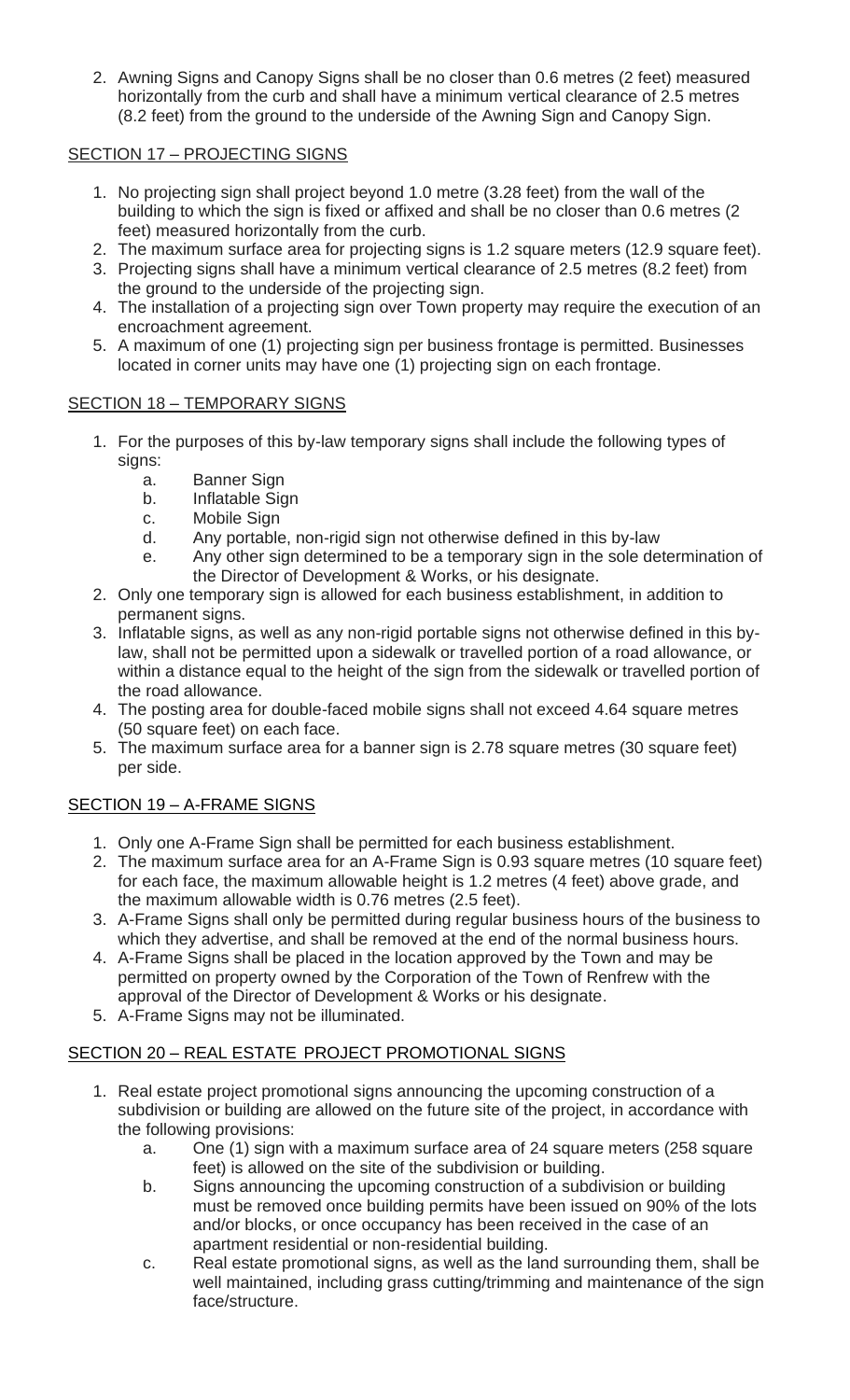# SECTION 21 – BILLBOARDS

- 1. Billboards are prohibited in the Town of Renfrew.
- 2. Existing billboards located at the following addresses are subject to the provisions of Section 12 of this By-law (Legal Non-Conforming Signs):
	- a. 3 Veterans Memorial Boulevard;
	- b. 90 Raglan Street South;
	- c. 197 Raglan Street South;
	- d. 4748-000-025-20600, Veterans Memorial Boulevard;
	- e. 357 Stewart Street;
	- f. 4748-000-095-07901, Stewart Street;
	- g. 108 Hincks Avenue;
	- h. 4748-000-095-16200, Bruce Street;
	- i. 4748-000-085-01700, Bridge Street;
	- j. 785 O'Brien Road.

# SECTION 22 – SIGNS IN RESIDENTIAL ZONES

- 1. The following are the only signs permitted in Residential zones:
	- a. For Home Occupations or Bed and Breakfast Establishments permitted by Zoning By-law 46-2010:
		- i. One (1) wall sign not to exceed 0.30 square metres (3.2 square feet) in area; or
		- ii. One (1) ground sign not to exceed 1.11 square metres (12 square feet) in area, and not closer than 3 metres (9.8 feet) to any property line, and not greater than 1.0 metre (3.28 feet) in height.
		- iii. A sign permit shall be required for signs listed in (i) and (ii).
	- b. Official signs.
	- c. Real estate signs.
- 2. Illuminated signs and electronic signs are not permitted in Residential zones.
- 3. Signs in Residential zones shall be compatible with the character of a residential area, in the sole determination of the Town.

# **PART V – ENFORCEMENT**

## SECTION 23 – LIABILITY FOR DAMAGES

1. The provisions of this By-Law shall not be construed as relieving or limiting the responsibility or liability of any person erecting or owning any sign or display for personal injury or property damage resulting from the placing of such sign or resulting from the negligence or willful acts of such person, his agents or employees, in the construction erection, maintenance, repair or removal of any sign erected in accordance with a sign permit issued hereunder. Nor can it be construed as imposing upon the Town or its officers or employees, any responsibility or liability by reason of the approval of any signs, materials or devices under provisions of this By-Law.

## SECTION 24 – ENFORCEMENT

- 1. The application of this By-Law is the responsibility of the Department of Development and Works, or as assigned by Council. However, the enforcement of this By-Law is the responsibility of the By-Law Enforcement Officer.
- 2. Pursuant to section 436(1) 1 of the Municipal Act 2001, S.O.2001 c.25 the Director of Development & Works or his designate, Chief Building Official and Bylaw Enforcement Officer, or any person acting under his direction, may at all reasonable times and upon producing proper identification, enter and inspect any property on or in respect of which he/she believes a contravention is occurring.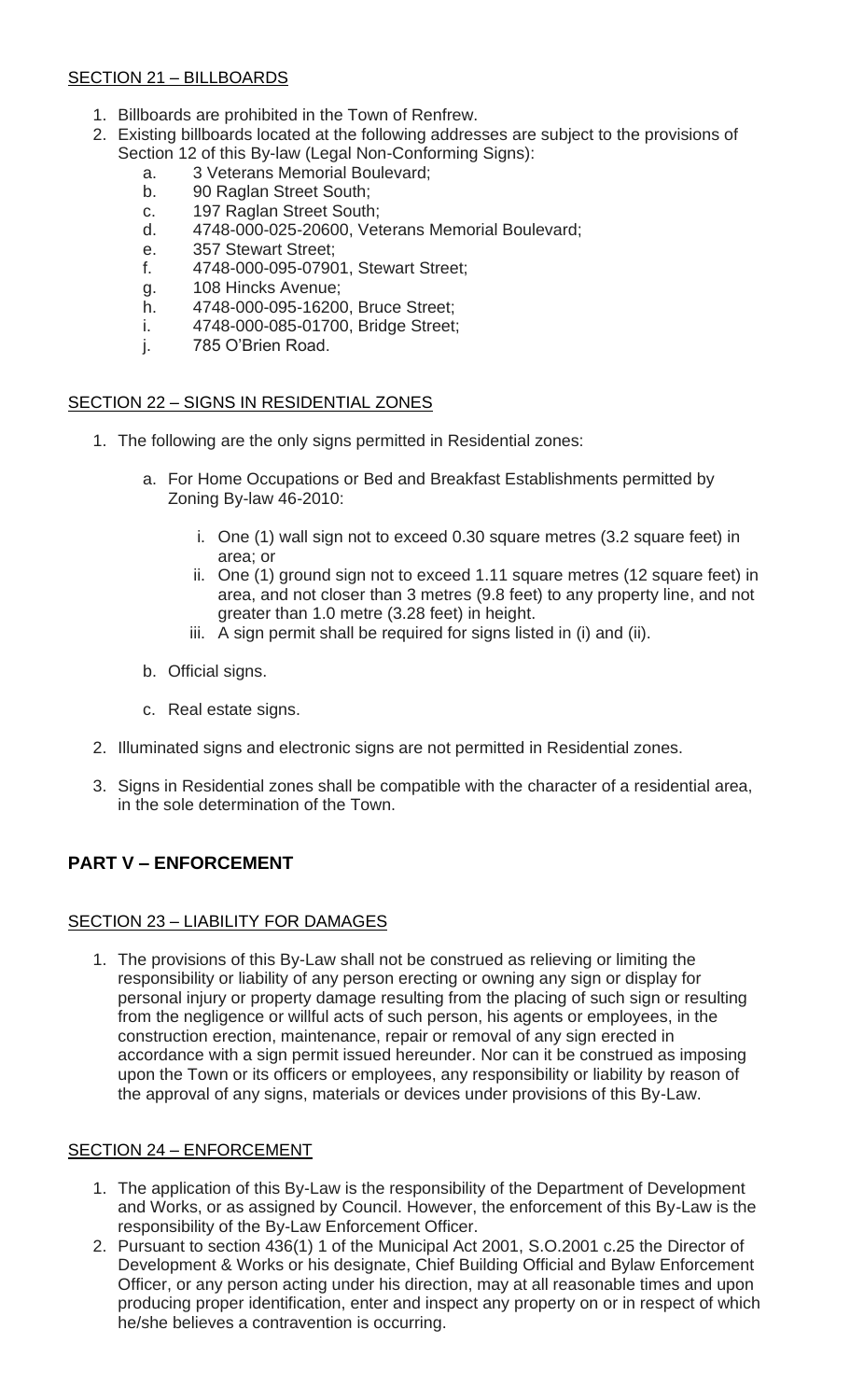3. No person shall obstruct or attempt to obstruct an Officer or a person acting under the Officers instruction, in the exercise of his duties.

## SECTION 25 – TERMINATION OF USE

- 1. All signs belonging to a business establishment must be removed within three (3) months following termination of use and must be reinstated to the satisfaction of the Town.
- 2. Any structure used to hold or support a sign must be removed as soon as it is no longer used for this purpose.

#### SECTION 26 – REMOVAL OF ADVERTISING DEVICES

- 1. The Town may access a property to remove an advertising device, at the cost of the owner of the advertising device, if it is installed or displayed in contravention of the provisions of this By-Law.
- 2. The Town may dispose of a sign removed in accordance with Section 26.1 of this Bylaw.

## SECTION 27 – INFRACTIONS AND PENALTIES

- 1. The Town, or its agents, may access a property to remove an advertising device, at the cost of the owner of the advertising device, if it is installed or displayed in contravention of the provisions of this By-Law.
- 2. Every person who contravenes any provision of this By-Law is guilty of an offence and shall, upon conviction thereof, be subject to a fine as provided for under the Provincial Offences Act, R.S.O. 1990, Chapter P.33 as amended, as shown in **Schedule "A"** attached hereto and forming part of this by-law.

#### SECTION 28 – REPEALING OF EXISTING BY-LAWS

1. By-law Nos. 19-1995, 5-2001 and 3-2004 of the Corporation of the Town of Renfrew is hereby repealed.

Read a first and second time this \_\_\_ day of \_\_\_\_\_\_\_\_\_, 2022

Read a third and final time this \_\_\_ day of \_\_\_\_\_\_\_\_\_, 2022

\_\_\_\_\_\_\_\_\_\_\_\_\_\_\_\_\_\_\_\_\_\_\_\_\_\_ \_\_\_\_\_\_\_\_\_\_\_\_\_\_\_\_\_\_\_\_\_\_\_ Don Eady, Mayor **Kim Bulmer**, Clerk